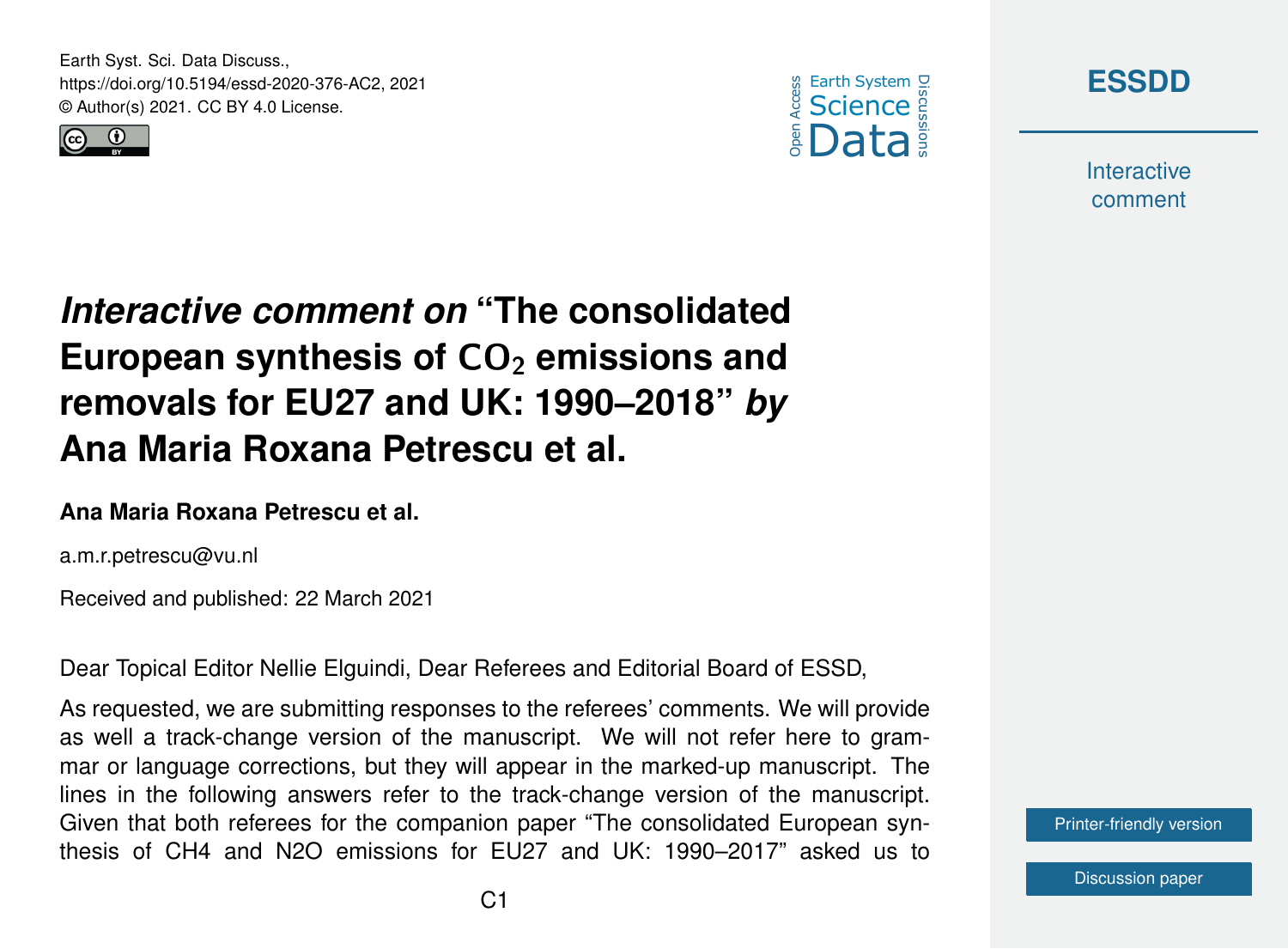merge all data figures in one spreadsheet "data\_figures\_CO2.xlsx", we did the same for this synthesis and we updated the Zenodo DOI repository with v2 found here: https://doi.org/10.5281/zenodo.4626578

Interactive comment on: "The consolidated European synthesis of CO2 emissions for EU27 and UK: 1990–2018" by A.M.R. Petrescu et al.

REPLY TO THE REFEREE #2 The authors thank Referee #2 for acknowledging this study as being a comprehensive overview and summary of the various estimates of CO2 sources and sinks in Europe, well written and well structured. We thank Referee #2 for the comments to which we answer below.

1) The Reference section contains three different references for "Petrescu et al. 2020" (which are also cited in the text). To avoid confusion, it would be helpful to relabel these as "Petrescu et al. 2020a" etc. We agree and labeled the three Petrescu references as following: a) Zenodo data sets; b) ESSD AFOLU paper, and the companion synthesis paper on CH4 and N2O with 2021, in press.

2) The LUH2 dataset is cited with "Hurtt et al. 2011", but that paper refers to the LUH1 dataset. LUH2 should be cited with Hurtt et al. 2020 (which is already included in the Reference list), or potentially with both Hurtt et al. 2011 and 2020. Thank you. We changed everywhere to Hurtt et al., 2020 as we refer to LUH2.

3) Line 432: change "emission" to "emissions" We made the correction.

4) Line 431: change "taking into account of the" to "taking into account the" We deleted "of".

5) Line 457: change "except a daily" to "except for a daily" We added "for".

6) Line 461: change "extend" to "extent" We made the correction.

7) The section around line 490 describes how the ESACCI-LUH2v2 dataset assumes that shrublands are equivalent to forest. A rough estimate of the impact of this as**[ESSDD](https://essd.copernicus.org/preprints/)**

**Interactive** comment

[Printer-friendly version](https://essd.copernicus.org/preprints/essd-2020-376/essd-2020-376-AC2-print.pdf)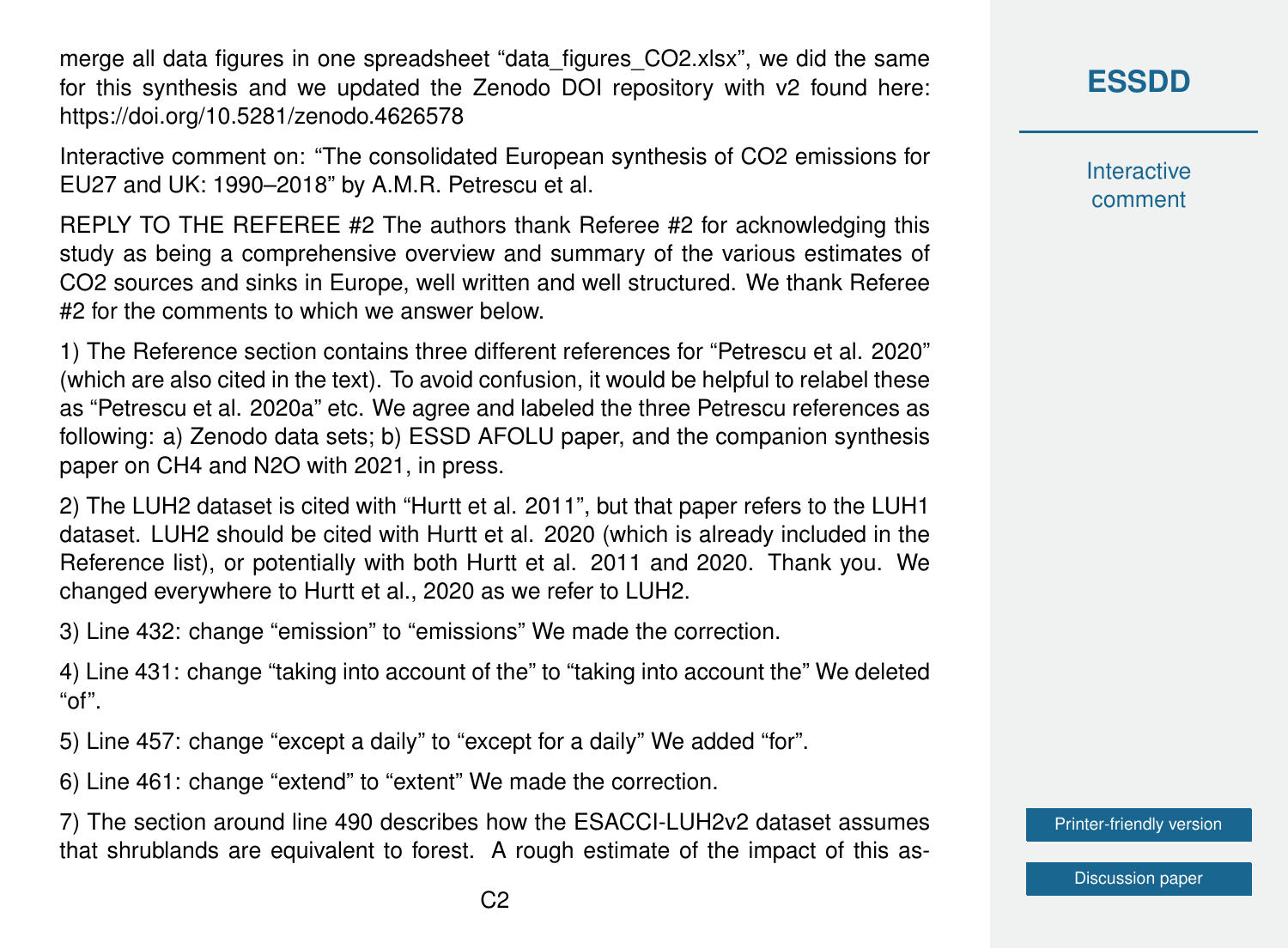sumption for the representation of forest area in Europe is included. However, it seems like this could be explicitly quantified from the data, rather than just estimated – is that possible?

The reviewer would like to see a more precise calculation of the impact of classifying all shrubs as forests in the ESACCI-LUH2v2 product on the NBP fluxes of the EU-27+UK. Note first that ESACCI product effectively distinguishes shrub from forest but that we have further grouped them given that the ORCHIDEE model does not distinguish shrubs. While possible, the scientific benefit is unclear. As mentioned in the paper, the definition of "forest land" varies by Member State in the UNFCCC reporting (table 6.10 in the EU NIR for 2020 gives a nice summary of the forest question https://unfccc.int/documents/228021). Changing all shrub land to some other land type in the simulations (either grassland or cropland) would likely get us closer to the "real" answer, but it's not clear how close, or if we would over- or under-estimate it, given that the definition of forest used in the ESA-CCI maps does not match all of the individual definitions for each member state; one definition of "forest" is applied across the whole ESA-CCI product. Due to the lack of a clear mapping between the ESA-CCI land cover classes and the Member State definitions for land cover and land use, we are not convinced that a more work-intensive estimation, while perhaps more precise, would be demonstratively more accurate than the estimation we already give. However, we have indeed carried out more precise estimate, looking at the amount of land area classified as "shrubs" and "tree" in the original ESA-CCI land cover classification from 2015 for the EU-27+UK. We find a total of 1.01 Mkm2 for trees and 0.498 Mkm2 for shrubs, which means the proportion of shrubs is significantly higher (50 %) than our previous estimate (10 %). A similar analysis for the FAOSTAT domain Land Cover, which maps and disseminates the areas of MODIS and ESA-CCI land cover classes to the SEEA land cover categories http://www.fao.org/faostat/en/#data/LC, shows that shrub-covered areas are around 20 % of that of forested areas. Given the uncertainty in land cover definitions mentioned above, we have modified the text in the manuscript as following, L490-499: "For this study, the ORCHIDEE model used a so-

## **[ESSDD](https://essd.copernicus.org/preprints/)**

**Interactive** comment

[Printer-friendly version](https://essd.copernicus.org/preprints/essd-2020-376/essd-2020-376-AC2-print.pdf)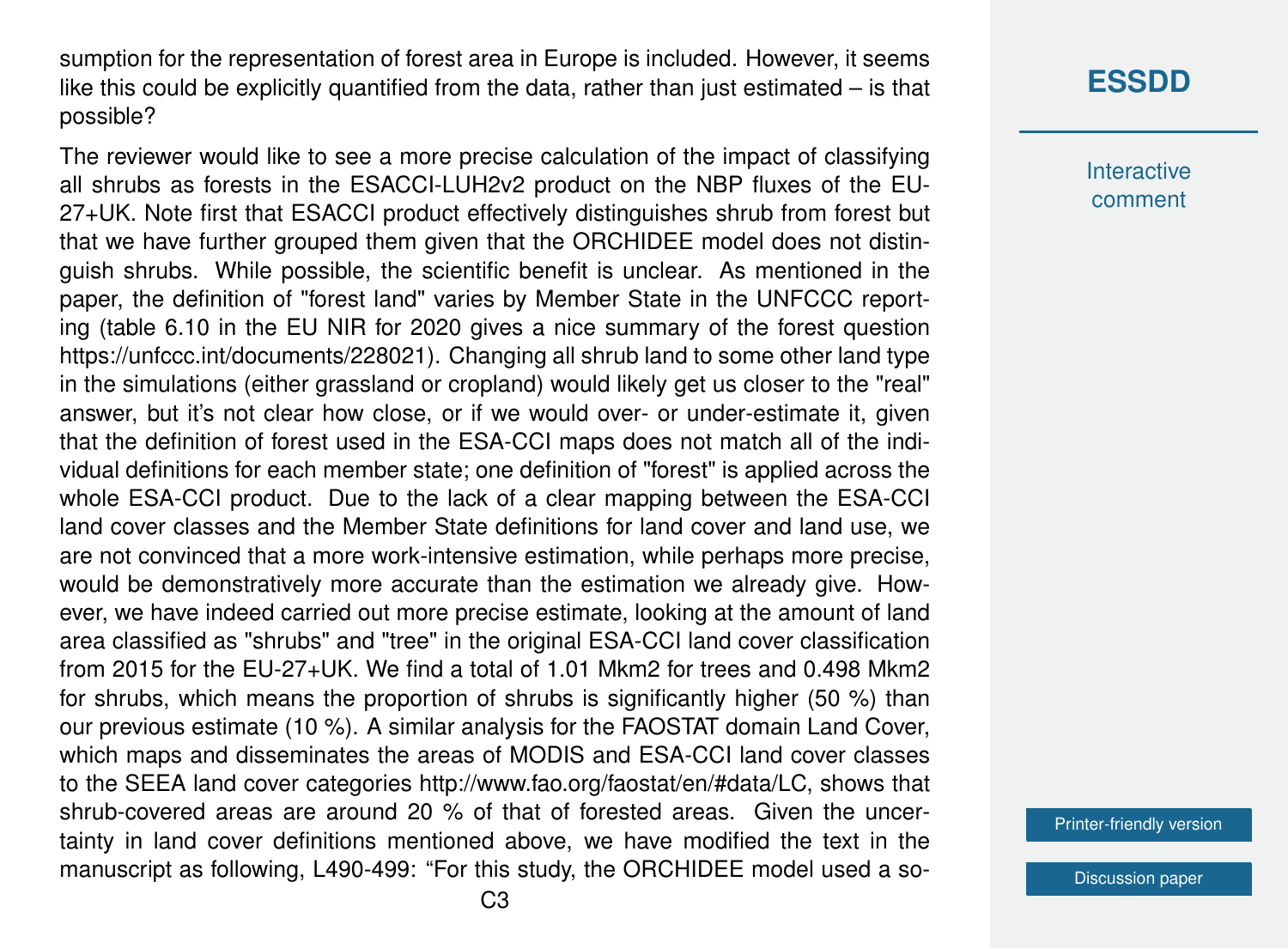called ESA-CCI LUH2v2 PFT distribution (a combination of the ESA-CCI land cover map for 2015 with the historical land cover reconstruction from LUH2 (Lurton et al., 2020)), and assumes that the shrub land cover classes are equivalent to forest. In terms of area, the original ESA-CCI product corresponding to our domain of the EU-27+UK shows shrub land equal to about 50 % of the tree area in 2015. A similar analysis using the FAOSTAT domain Land Cover, which maps and disseminates the areas of MODIS and ESA-CCI land cover classes to the SEEA land cover categories (http://www.fao.org/faostat/en/#data/LC), shows that shrub-covered areas are around 20 % of that of forested areas for the EU-27+UK. The impact of classifying shrubs as "forests" on the total carbon fluxes could therefore account for a significant percentage of the differences between ORCHIDEE and other results in Figure 6."

8) The description around line 496 about the forest area data from FAOSTAT could use some additional clarification. If FAOSTAT provides the current forest area, not just the FL-FL category, then would it not consider both afforestation and deforestation? Also, line 497 states "This area is based on the same land use/land cover maps", but it is not clear to me what these maps are the same as. We agree that this is an unclear explanation of the area used by FAOSTAT and we corrected as following L507-509: "FAOSTAT forest land area is based on country statistics from the FAO/FRA process and includes not only forest remaining forest area but all forested land, including afforestation."

9) Line 657: change "emission" to "emissions" We corrected, now on L668.

References: IPCC: Good Practice Guidance for Land use, Land use Change and Forestry, available at: https://www.ipcc-nggip.iges.or.jp/public/ gpglulucf/gpglulucf\_files/GPG\_LULUCF\_FULL.pdf (last access: January 2020), 2003.

IPCC: Uncertainties, chap. 3, in: 2006 IPCC Guidelines for National Greenhouse Gas Inventories, available at: https://www.ipcc-nggip.iges.or.jp/public/2006gl/pdf/1\_ Volume1/V1\_3\_Ch3\_Uncertainties.pdf (last access: December 2019), 2006.

## **[ESSDD](https://essd.copernicus.org/preprints/)**

**Interactive** comment

[Printer-friendly version](https://essd.copernicus.org/preprints/essd-2020-376/essd-2020-376-AC2-print.pdf)